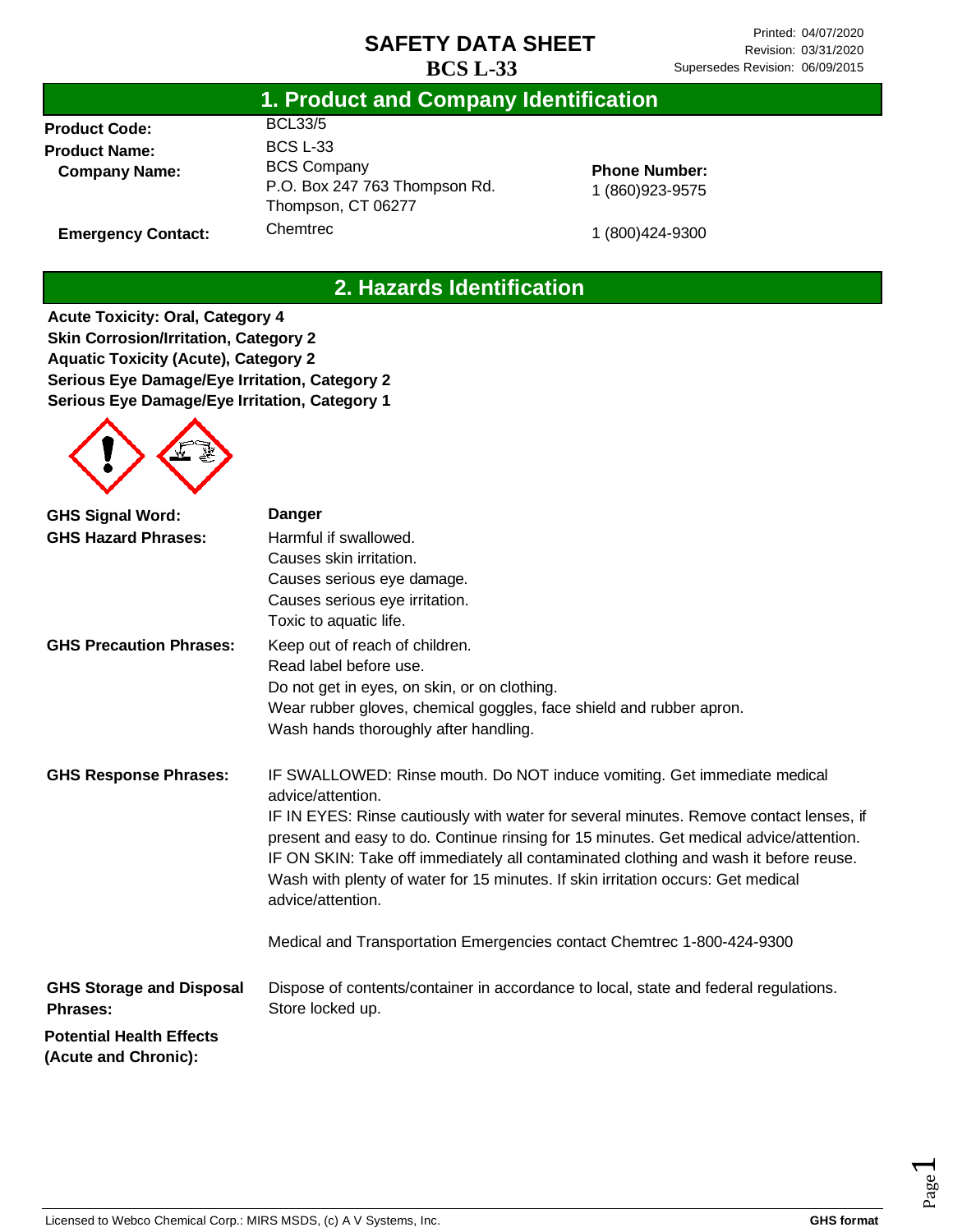|                                                  |                                                                 |                                                                    | 3. Composition/Information on Ingredients                                                                                                                                                                                                                                                                                                                                                                                                                                                                                                                                                                                                                                                                                                                                                                                                                                                                          |
|--------------------------------------------------|-----------------------------------------------------------------|--------------------------------------------------------------------|--------------------------------------------------------------------------------------------------------------------------------------------------------------------------------------------------------------------------------------------------------------------------------------------------------------------------------------------------------------------------------------------------------------------------------------------------------------------------------------------------------------------------------------------------------------------------------------------------------------------------------------------------------------------------------------------------------------------------------------------------------------------------------------------------------------------------------------------------------------------------------------------------------------------|
| CAS#                                             |                                                                 | <b>Hazardous Components (Chemical Name)</b>                        | <b>Concentration</b>                                                                                                                                                                                                                                                                                                                                                                                                                                                                                                                                                                                                                                                                                                                                                                                                                                                                                               |
| 1310-73-2                                        | Sodium hydroxide                                                |                                                                    | < 5.0 %                                                                                                                                                                                                                                                                                                                                                                                                                                                                                                                                                                                                                                                                                                                                                                                                                                                                                                            |
| 7632-00-0                                        | Sodium nitrite                                                  |                                                                    | 10.0 -20.0 %                                                                                                                                                                                                                                                                                                                                                                                                                                                                                                                                                                                                                                                                                                                                                                                                                                                                                                       |
|                                                  |                                                                 |                                                                    | <b>4. First Aid Measures</b>                                                                                                                                                                                                                                                                                                                                                                                                                                                                                                                                                                                                                                                                                                                                                                                                                                                                                       |
| <b>Procedures:</b>                               | <b>Emergency and First Aid</b>                                  |                                                                    |                                                                                                                                                                                                                                                                                                                                                                                                                                                                                                                                                                                                                                                                                                                                                                                                                                                                                                                    |
| In Case of Skin Contact:                         |                                                                 |                                                                    | Flush thoroughly with fresh, tepid water for 15 minutes. Discard contaminated clothing                                                                                                                                                                                                                                                                                                                                                                                                                                                                                                                                                                                                                                                                                                                                                                                                                             |
| In Case of Eye Contact:<br>In Case of Ingestion: |                                                                 | advice/attention.<br>into the lungs. Get medical advice/attention. | and footwear or wash before reuse. If skin irritation occurs: Get medical advice/attention.<br>Immediately flush eyes with large amounts of fresh, tepid water for at least 15 minutes.<br>Hold eyelids open to ensure complete irrigation of eye and lid tissues. Tilt head to the<br>side and irrigate the eye from the bridge of the nose to the outside of the face. Keep<br>run-off from entering the other eye, mouth or ear. Washing eye within the first few<br>seconds is essential to achieve maximum effectiveness. Remove contact lenses, if<br>present and easy to do. Continue rinsing. If eye irritation persists, get medical<br>Do not induce vomiting. Rinse mouth with fresh, Tepid water, then immediately drink 4-8<br>oz. or milk or water. Never give anything by mouth to an unconscious person. If<br>vomiting occurs, keep airways open. Keep head lower than hips to prevent aspiration |
|                                                  |                                                                 |                                                                    | <b>5. Fire Fighting Measures</b>                                                                                                                                                                                                                                                                                                                                                                                                                                                                                                                                                                                                                                                                                                                                                                                                                                                                                   |
| <b>Flash Pt:</b>                                 |                                                                 | No data.                                                           |                                                                                                                                                                                                                                                                                                                                                                                                                                                                                                                                                                                                                                                                                                                                                                                                                                                                                                                    |
| <b>Explosive Limits:</b>                         |                                                                 | LEL: No data.                                                      | UEL: No data.                                                                                                                                                                                                                                                                                                                                                                                                                                                                                                                                                                                                                                                                                                                                                                                                                                                                                                      |
| <b>Autoignition Pt:</b>                          |                                                                 | No data.                                                           |                                                                                                                                                                                                                                                                                                                                                                                                                                                                                                                                                                                                                                                                                                                                                                                                                                                                                                                    |
|                                                  |                                                                 |                                                                    | Suitable Extinguishing Media: Dry chemical, CO2, sand, earth, water spray or regular foam.                                                                                                                                                                                                                                                                                                                                                                                                                                                                                                                                                                                                                                                                                                                                                                                                                         |
|                                                  | <b>Fire Fighting Instructions:</b>                              |                                                                    | As in any fire, wear a self-contained breathing apparatus in pressure-demand,<br>MSHA/NIOSH (approved or equivalent), and full protective gear.                                                                                                                                                                                                                                                                                                                                                                                                                                                                                                                                                                                                                                                                                                                                                                    |
| Hazards:                                         | <b>Flammable Properties and</b>                                 | No data available.                                                 |                                                                                                                                                                                                                                                                                                                                                                                                                                                                                                                                                                                                                                                                                                                                                                                                                                                                                                                    |
|                                                  |                                                                 |                                                                    | <b>6. Accidental Release Measures</b>                                                                                                                                                                                                                                                                                                                                                                                                                                                                                                                                                                                                                                                                                                                                                                                                                                                                              |
| <b>Protective Precautions,</b>                   | <b>Protective Equipment and</b><br><b>Emergency Procedures:</b> |                                                                    | Rubber or neoprene gloves, Safety glasses, Wear chemical protective clothing.                                                                                                                                                                                                                                                                                                                                                                                                                                                                                                                                                                                                                                                                                                                                                                                                                                      |
| <b>Material Is Released Or</b>                   | <b>Steps To Be Taken In Case</b>                                | applicable regulations.                                            | Absorb spill with inert material (e.g. dry sand or earth), and dispose of in accordance with                                                                                                                                                                                                                                                                                                                                                                                                                                                                                                                                                                                                                                                                                                                                                                                                                       |

# **7. Handling and Storage**

**Precautions To Be Taken in**  For industrial or institutional use only. **Handling:**

**Precautions To Be Taken in** Keep from freezing. Store away from incompatible substances **Storing:**

**Spilled:**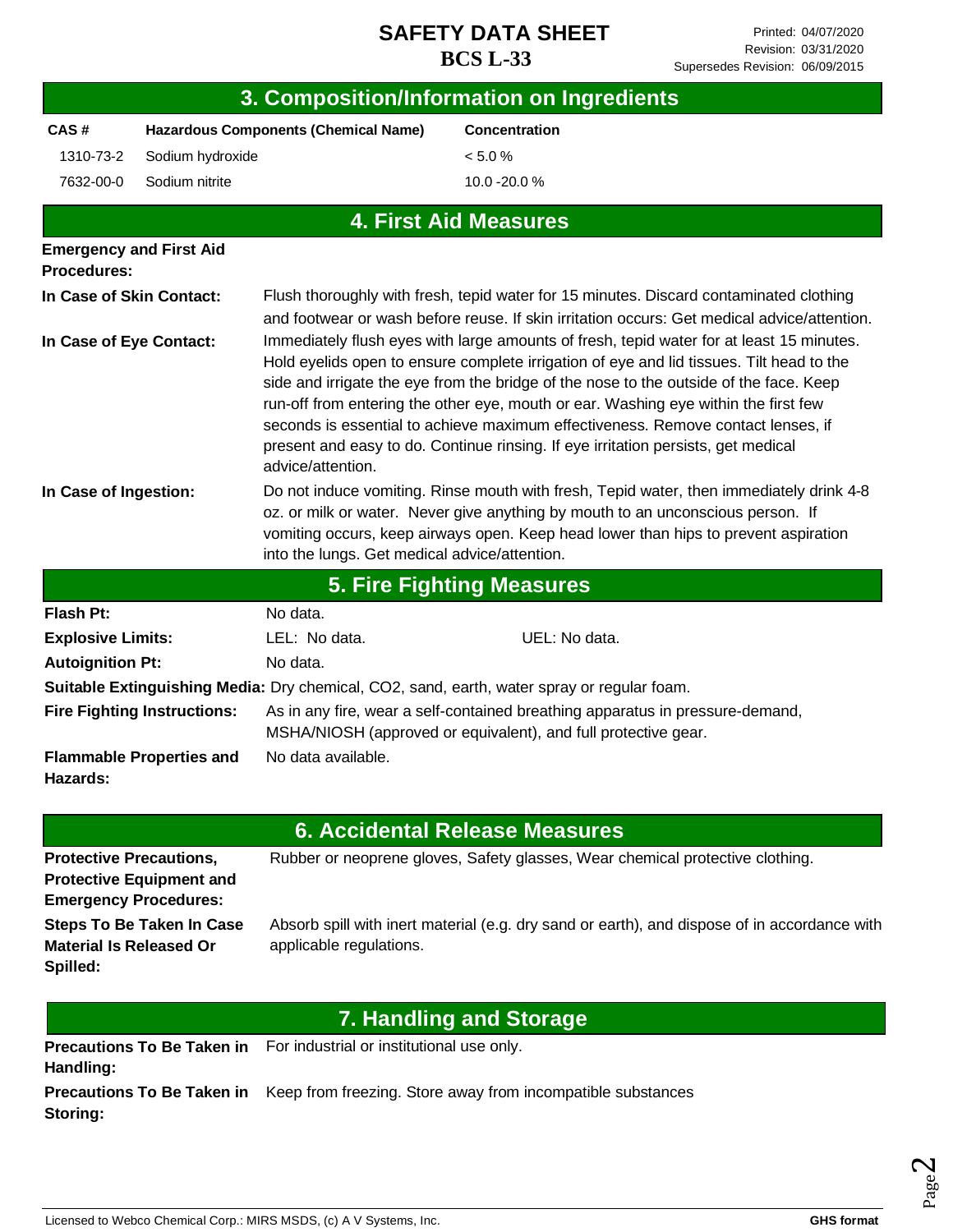|                                                             |                                                   |                           |            | 8. Exposure Controls/Personal Protection                                                |               |                  |                     |
|-------------------------------------------------------------|---------------------------------------------------|---------------------------|------------|-----------------------------------------------------------------------------------------|---------------|------------------|---------------------|
| CAS#                                                        | <b>Partial Chemical Name</b>                      |                           |            | <b>OSHA TWA</b>                                                                         |               | <b>ACGIH TWA</b> | <b>Other Limits</b> |
| 1310-73-2                                                   | Sodium hydroxide                                  |                           |            | PEL: 2 mg/m3                                                                            |               | CEIL: 2 mg/m3    | No data.            |
| 7632-00-0                                                   | Sodium nitrite                                    |                           |            | No data.                                                                                |               | No data.         | No data.            |
| <b>Respiratory Equipment</b><br>(Specify Type):             |                                                   |                           |            | A respirator is not needed under normal and intended conditions of product use.         |               |                  |                     |
| <b>Eye Protection:</b>                                      |                                                   | Safety glasses            |            |                                                                                         |               |                  |                     |
| <b>Protective Gloves:</b>                                   |                                                   | Rubber or neoprene gloves |            |                                                                                         |               |                  |                     |
|                                                             | <b>Other Protective Clothing:</b>                 |                           |            | Wear chemical protective clothing.                                                      |               |                  |                     |
| <b>Engineering Controls</b>                                 |                                                   | No data available.        |            |                                                                                         |               |                  |                     |
| (Ventilation etc.):                                         |                                                   |                           |            |                                                                                         |               |                  |                     |
|                                                             |                                                   |                           |            | 9. Physical and Chemical Properties                                                     |               |                  |                     |
| <b>Physical States:</b>                                     |                                                   | [ ] Gas                   | [X] Liquid | [ ] Solid                                                                               |               |                  |                     |
| <b>Appearance and Odor:</b>                                 |                                                   | Odor: No apparent odor.   |            | Appearance: Clear Colorless Liquid                                                      |               |                  |                     |
| <b>Melting Point:</b>                                       |                                                   | No data.                  |            |                                                                                         |               |                  |                     |
| <b>Boiling Point:</b>                                       |                                                   | No data.                  |            |                                                                                         |               |                  |                     |
| <b>Autoignition Pt:</b>                                     |                                                   | No data.                  |            |                                                                                         |               |                  |                     |
| <b>Flash Pt:</b>                                            |                                                   | No data.                  |            |                                                                                         |               |                  |                     |
| <b>Explosive Limits:</b>                                    |                                                   | LEL: No data.             |            |                                                                                         | UEL: No data. |                  |                     |
|                                                             | Specific Gravity (Water = 1): No data.            |                           |            |                                                                                         |               |                  |                     |
| mm Hg):                                                     | Vapor Pressure (vs. Air or                        | No data.                  |            |                                                                                         |               |                  |                     |
|                                                             | Vapor Density (vs. $Air = 1$ ):                   | No data.                  |            |                                                                                         |               |                  |                     |
| <b>Evaporation Rate:</b>                                    |                                                   | No data.                  |            |                                                                                         |               |                  |                     |
| <b>Solubility in Water:</b>                                 |                                                   | 100                       |            |                                                                                         |               |                  |                     |
| <b>Percent Volatile:</b>                                    |                                                   | No data.                  |            |                                                                                         |               |                  |                     |
|                                                             |                                                   |                           |            | <b>10. Stability and Reactivity</b>                                                     |               |                  |                     |
| Stability:                                                  |                                                   | Unstable [ ]              |            | Stable [X]                                                                              |               |                  |                     |
| <b>Conditions To Avoid -</b>                                |                                                   |                           |            | Avoid handling conditions which may allow for leaks and spills of this material. Do not |               |                  |                     |
| Instability:                                                |                                                   |                           |            | permit personnel to handle this product without proper training and/or protective       |               |                  |                     |
|                                                             |                                                   | equipment.                |            |                                                                                         |               |                  |                     |
| Avoid:                                                      | Incompatibility - Materials To No data available. |                           |            |                                                                                         |               |                  |                     |
| <b>Byproducts:</b>                                          | Hazardous Decomposition Or No data available.     |                           |            |                                                                                         |               |                  |                     |
| <b>Possibility of Hazardous</b><br><b>Reactions:</b>        |                                                   | Will occur [ ]            |            | Will not occur [X]                                                                      |               |                  |                     |
| <b>Conditions To Avoid -</b><br><b>Hazardous Reactions:</b> |                                                   | No data available.        |            |                                                                                         |               |                  |                     |

Page ო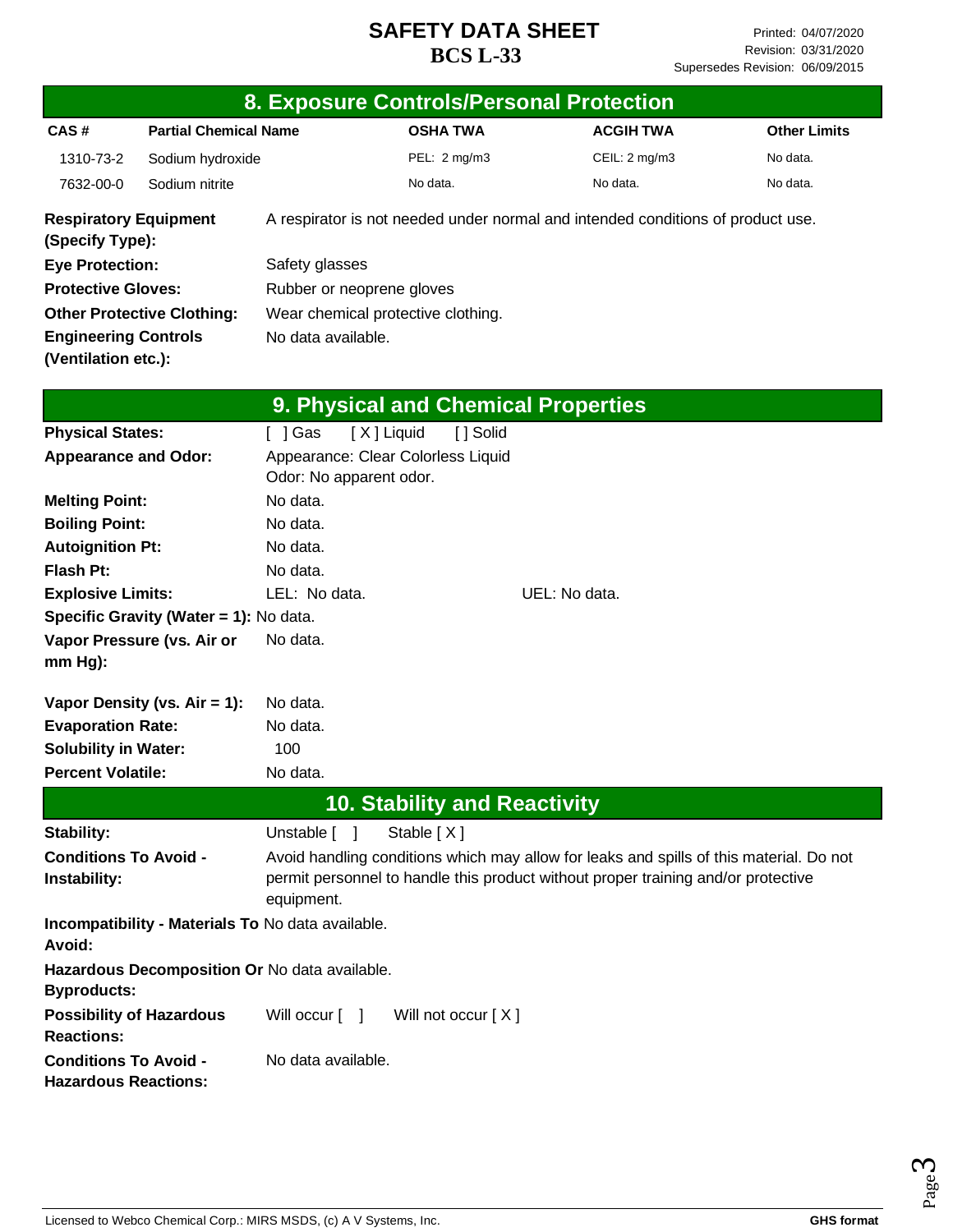|                                           | <b>11. Toxicological Information</b>                                                                   |
|-------------------------------------------|--------------------------------------------------------------------------------------------------------|
| <b>Toxicological Information:</b>         | Inhalation, Eye contact, Skin contact                                                                  |
| <b>Irritation or Corrosion:</b>           | Causes serious eye irritation.<br>Eyes:                                                                |
|                                           | Skin:<br>Causes skin irritation.                                                                       |
|                                           | No known effects.<br>Ingestion:                                                                        |
|                                           | Inhalation:<br>No known effects.                                                                       |
| Symptoms related to                       | Eyes:<br>Redness, pain, irritation.                                                                    |
| <b>Toxicological</b>                      | Skin:<br>Redness, pain, irritation.                                                                    |
| <b>Characteristics:</b>                   | Ingestion: No symptoms known or expected.                                                              |
|                                           | Inhalation: No symptoms known or expected.                                                             |
| Carcinogenicity:                          | NTP? No<br>IARC Monographs? No<br><b>OSHA Regulated? No</b>                                            |
|                                           |                                                                                                        |
|                                           | <b>12. Ecological Information</b>                                                                      |
| <b>General Ecological</b><br>Information: | Harmful to aquatic life.                                                                               |
|                                           | <b>13. Disposal Considerations</b>                                                                     |
| <b>Waste Disposal Method:</b>             | Dispose of contents/container in accordance to local, state and federal regulations.                   |
|                                           | <b>14. Transport Information</b>                                                                       |
| <b>LAND TRANSPORT (US DOT):</b>           |                                                                                                        |
| <b>DOT Hazard Class:</b>                  | <b>DOT Proper Shipping Name:</b> Corrosive liquids, n.o.s. (Sodium hydroxide)<br><b>CORROSIVE</b><br>8 |
| <b>UN/NA Number:</b>                      | <b>UN1760</b><br>Ш<br><b>Packing Group:</b>                                                            |
|                                           |                                                                                                        |
| AIR TRANSPORT (ICAO/IATA):                |                                                                                                        |
| <b>ICAO/IATA Shipping Name:</b>           | Not Regulated                                                                                          |
|                                           | <b>15. Regulatory Information</b>                                                                      |
|                                           | FDA SADA (Superfund Amendments and Pequitberization Ast of 1986) Lists                                 |

|           | EPA SARA (Superfund Amendments and Reauthorization Act of 1986) Lists |              |                   |              |
|-----------|-----------------------------------------------------------------------|--------------|-------------------|--------------|
| CAS#      | <b>Hazardous Components (Chemical Name)</b>                           | S. 302 (EHS) | S. 304 RQ         | S. 313 (TRI) |
| 1310-73-2 | Sodium hydroxide                                                      | No           | Yes 1000 LB       | No.          |
| 7632-00-0 | Sodium nitrite                                                        | No           | <b>Yes 100 LB</b> | Yes          |

Page 4